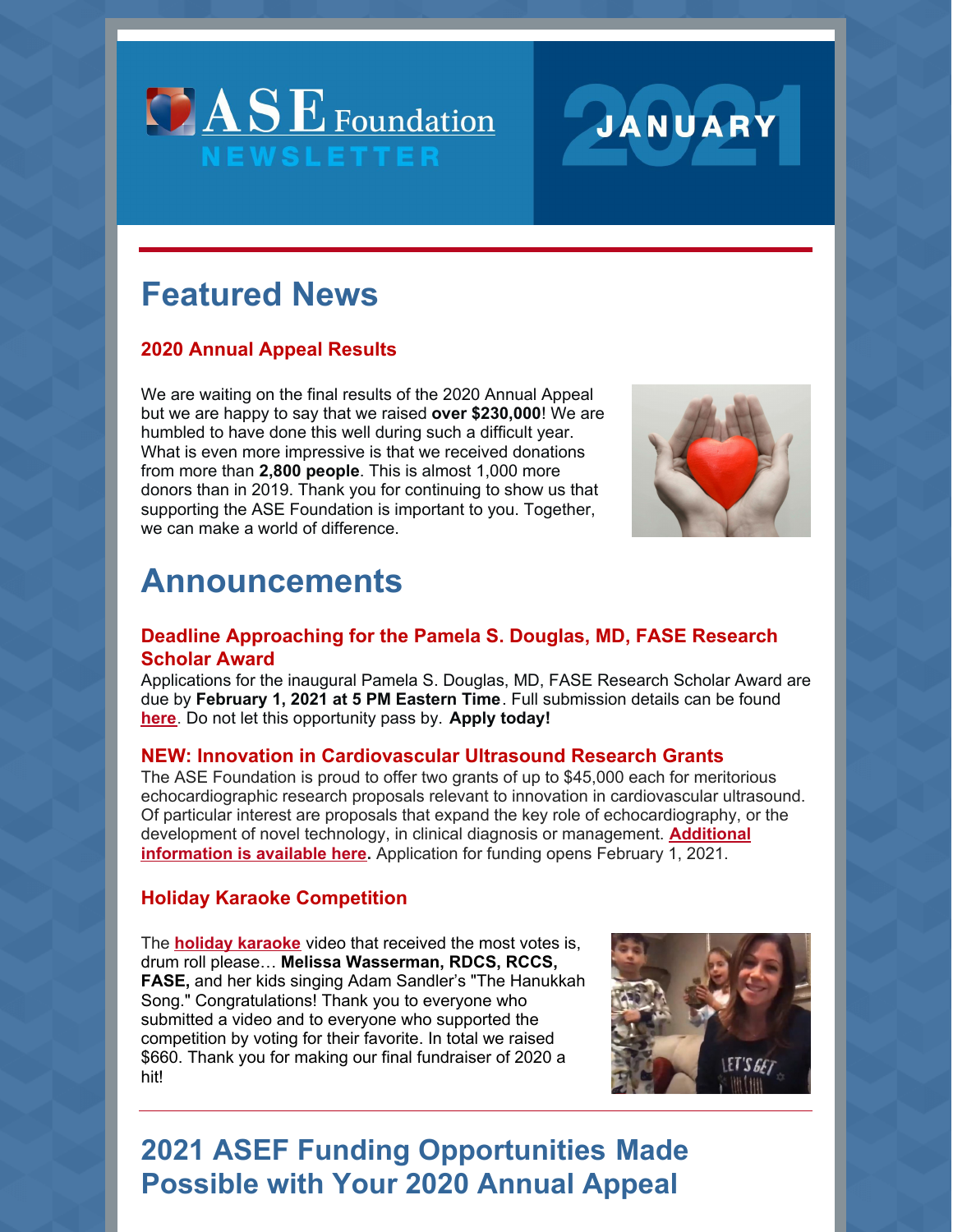### **Donations**

#### **Pamela S. Douglas, MD, FASE [Research](https://www.asefoundation.org/pamelasdouglasresearchscholar/) Scholar Award**

**NEW:** Established in honor of Dr. Pamela Douglas, ASE's thirteenth President (2001- 2003) and a true pioneer in the field of clinical research, this award will support the future of echocardiographic research by granting a one-year (12 months) \$75,000 scholarship to support clinical or translational scholars in advanced cardiovascular ultrasound research. With the allocation of this support, young scholars will have protected time and the mentorship to pursue impactful research in cardiovascular ultrasound.

*[Apply](https://www.asefoundation.org/pamelasdouglasresearchscholar/) today! Application closes February 1, 2021.*

#### **Innovation in [Cardiovascular](https://www.asefoundation.org/innovation-in-cardiovascular-ultrasound-research-grants/) Ultrasound Research Grants**

**NEW:** The ASE Foundation is proud to offer two grants of up to \$45,000 each for meritorious echocardiographic research proposals relevant to innovation in cardiovascular ultrasound. Of particular interest are proposals that expand the key role of echocardiography, or the development of novel technology, in clinical diagnosis or management.

*Additional information available [here](https://www.asefoundation.org/innovation-in-cardiovascular-ultrasound-research-grants/). Application opens February 1, 2021.*

#### **ASE Council Training Grants**

These training grants are part of an ongoing effort by the Foundation and the Council Steering Committees to encourage trainees in cardiovascular specialties to focus on the respective echocardiography subspecialty and to recruit enthusiastic new members to the Councils. The Foundation is funding Council Training Grants for trainees to cover their registration to attend the **ASE 2021 Virtual [Scientific](https://www.asescientificsessions.org/) Sessions**.

*Application opens February 1, 2021. Contact Natalya Read at [NRead@ASEcho.org](mailto:nread@asecho.org) for more details.*

#### **TOMTEC Innovator Research Grant**

Supported by a grant from TOMTEC Imaging Systems, this annual \$4,000 award is given to assist a promising young researcher presenting his/her work at the **ASE 2021 Virtual Scientific Sessions**. Application is open to [investigators](https://www.asescientificsessions.org/) under 40 years of age who have an abstract accepted for publication in one of the following research categories: novel technologies (3D, Doppler, or strain), valvular heart disease, or ventricular function.

*Investigators must have an abstract of original research accepted for presentation at ASE 2021 to be eligible to apply. Accepted abstract presenters will receive instructions for application in their March 12 acceptance notifications.*

#### **Top Investigator Grants**

A group of early career abstract presenters will be selected by the 2021 ASE Scientific Sessions Abstract Chairs based on the scientific merit of their research projects to receive complimentary registration to the **ASE 2021 Virtual [Scientific](https://www.asescientificsessions.org/) Sessions**. The **Alan S. Pearlman Research Award,** established in honor of Dr. Pearlman's ten years of service as JASE Editor-in-Chief, recognizes the investigator with the highest scoring project and this individual will receive a \$1,000 stipend.

*Investigators must have an abstract of original research accepted for presentation at ASE 2021 to be eligible for consideration. Abstract [submission](https://www.asescientificsessions.org/call-for-abstracts/) closes February 3, 2021 .*

#### **Arthur E. Weyman Young Investigator's Award Competition**

Young investigators under the age of 40 who are no more than five years from the end of their training are eligible for this annual competition. This award is supported by the National Board of Echocardiography (NBE) in honor of their first president, **Arthur E. Weyman, MD, FASE**. Four finalists will be selected to present their research to a panel of experts during the **ASE 2021 Virtual [Scientific](https://www.asescientificsessions.org/) Sessions**. Each finalist will receive \$1,000 and complimentary registration. The winner will be awarded an additional \$500 and is invited to present their research at the upcoming European Association of Cardiovascular Imaging's EuroEcho 2021 in December, and the Japanese Society of Echocardiography's Annual Scientific Meeting the following spring.